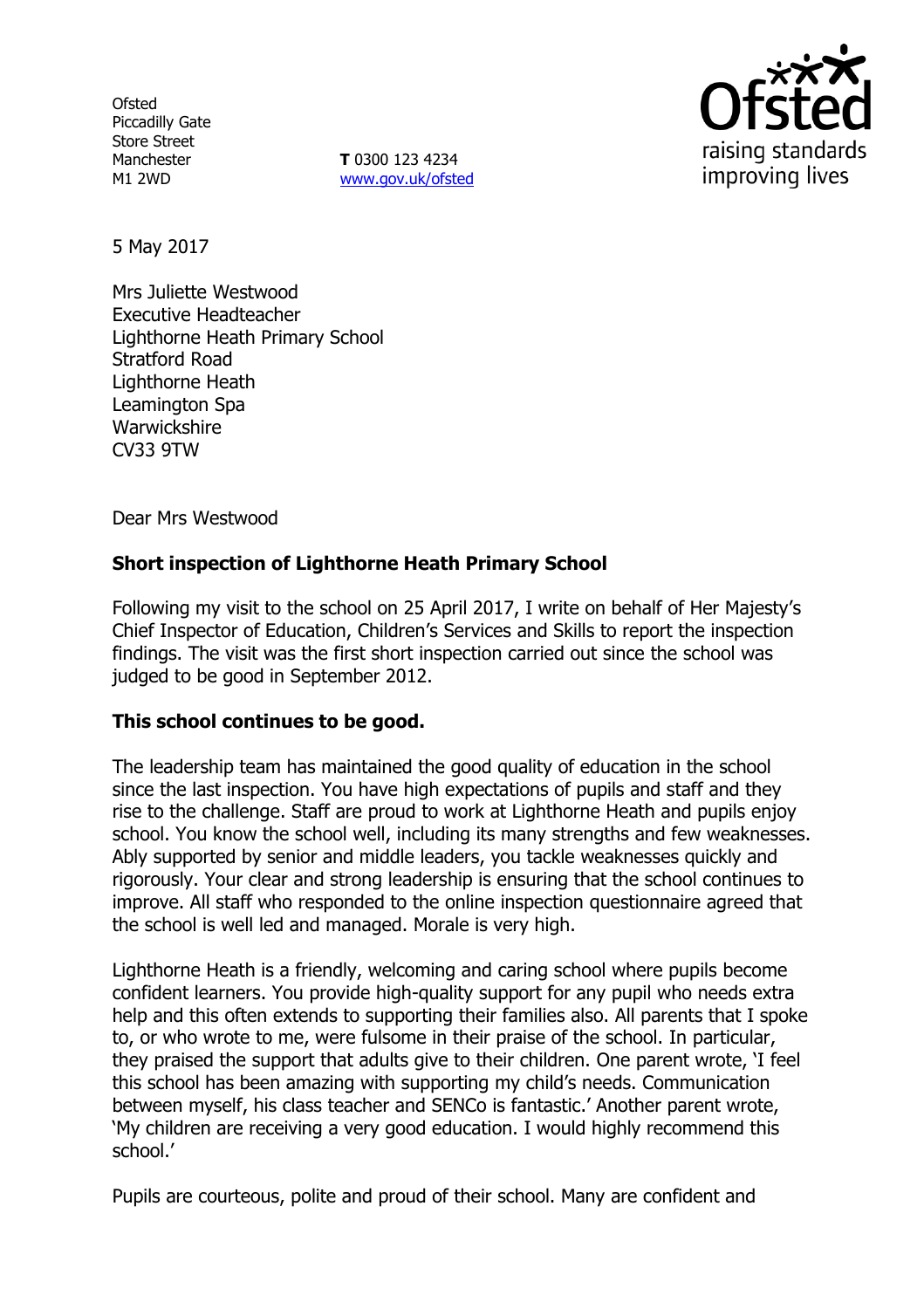

articulate. Several were very keen to tell me how much they like their teachers because they are friendly and helpful, and they make learning interesting and enjoyable.

At the school's previous inspection, leaders were tasked with further improving the quality of teaching across the school. You have successfully maintained an effective standard of teaching in all years, despite having had to manage several long-term teacher absences. You have done this by training and developing teachers and bringing into the school external expertise when it is needed. All staff who responded to the online inspection questionnaire said they feel well supported and that they value your use of professional development to support their teaching. Teaching is now generally strong across the school, although you recognise that there is still room for further improvement, especially in the teaching of writing in key stages 1 and 2. The teaching of reading and mathematics is of a consistently high standard.

Governors provide you with effective support, although they have not kept fully up to date with some recent changes to the requirements placed on governing bodies.

## **Safeguarding is effective.**

You have established and maintained a strong culture of making sure that pupils are safe and well cared for. The school has several vulnerable pupils. You give them, and their families, high-quality support. Because you successfully meet these pupils' social and emotional needs, they make good academic progress.

All safeguarding arrangements are fit for purpose and records are detailed, well organised, of high quality and stored securely. You have detailed policies and procedures in place that are well understood by all staff. You regularly train and update staff. Consequently, they are confident in passing on any concerns they might have.

All parents that I spoke to said that their children feel safe in school. All pupils that I spoke to also said they feel safe in school. They told me that bullying is rare and that they trust their teachers, and other adults in school, to deal with any that does happen. Pupils understand how to keep themselves safe. For example, several pupils told me of the work they had done about e-safety and they explained how they make sure they are safe when they use the internet.

# **Inspection findings**

 Over recent years, standards have been high in reading and mathematics at the end of key stage 2. However, standards in writing have lagged behind and you recognise this as the school's key area for improvement. You have put in place several strategies to improve pupils' writing. These include regular extended writing tasks and encouraging pupils to write more creatively. Additionally, this year has seen a focus on improving pupils' handwriting. Inspection evidence confirms that these strategies are beginning to yield results. I saw several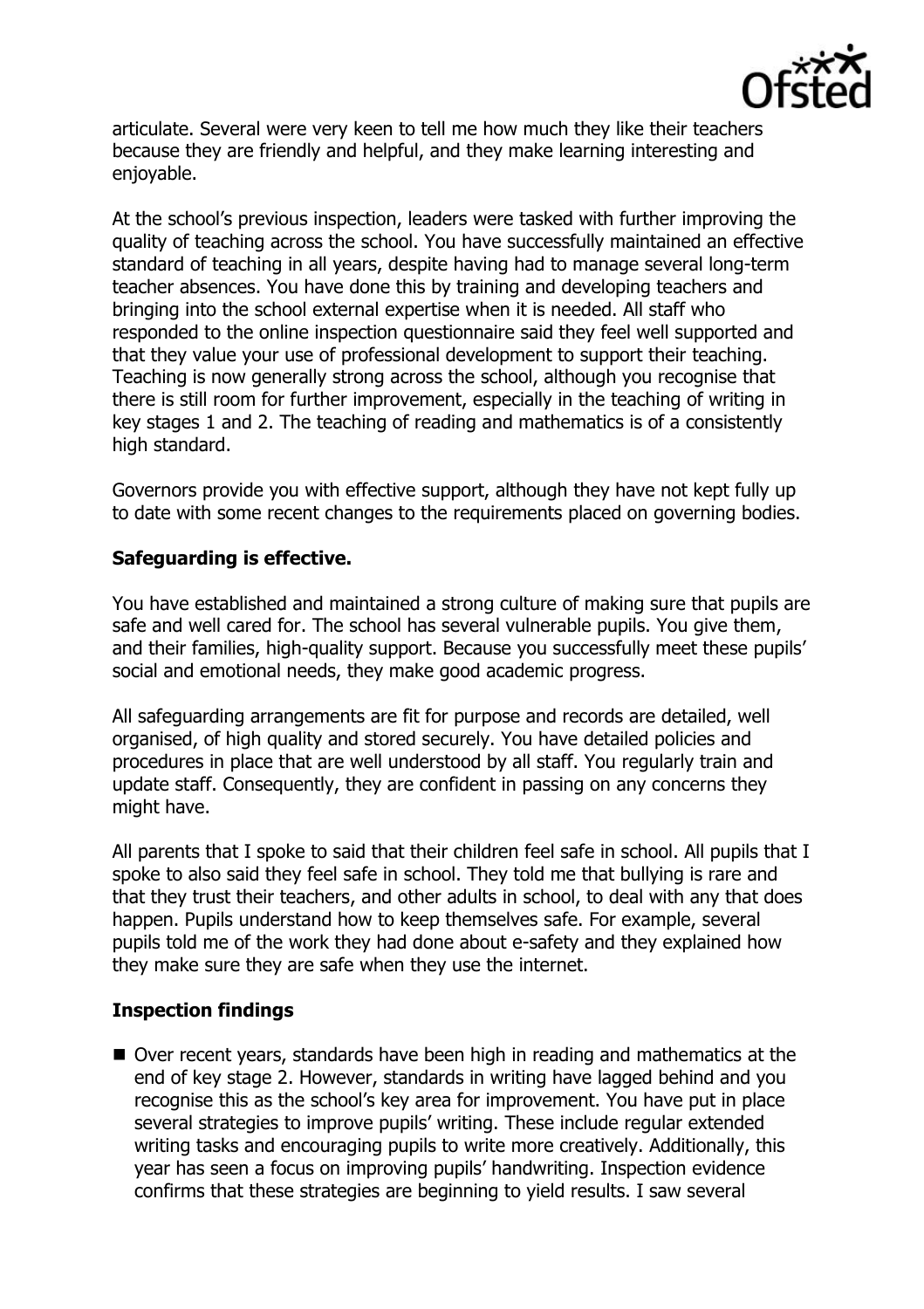

examples of pupils' books where their handwriting had improved considerably and where pupils were writing with greater confidence and at greater length. However, there remains more work to be done until pupils' confidence in writing matches that in reading and mathematics.

- **Pupils make good progress during key stage 1. All pupils reached the expected** standard by the end of Year 2 in 2016. However, the number reaching 'greater depth' was a little lower than it ought to have been because of some variability in the quality of teaching over the previous year. Teaching is now strong in key stage 1 and levels of challenge are high. Tasks are well matched to pupils' ability and teachers use questions skilfully to deepen pupils' understanding of their work. For example, I observed a teacher using a pupil's piece of high-quality work to model effective writing to the rest of the class. Pupils responded maturely, gained ideas for their work and were able to suggest further improvements to the writing.
- The early years setting is well organised and provides a rich and stimulating environment for children. The outdoor area is particularly well used. Children behave well, share sensibly and show consideration for each other. Teaching is strong in the early years. Assessment is regular and accurate. Children's learning journals and work books are well organised and contain clear next steps for learning. Next steps are used well to plan each child's learning activities. For example, I observed two children whose mathematics next steps were about using numbers between 10 and 20. Each was completing calculations, such as 9+5, using counters and number lines. They did so with increasing confidence.
- The school federated with Sydenham Primary School in September 2010 to form the Leamington Federation. The two schools work closely together, sharing several members of staff and a single governing body. The federation brings many benefits to Lighthorne Heath and has been a key reason for its continued improvement since the previous inspection. The federation has provided highquality senior and middle leadership and effective governance. It has provided support with staffing and many opportunities for pupils that they would otherwise not have had. For example, pupils in Year 6 told me how much they had enjoyed a recent residential visit that included pupils from both schools.
- Governors know the school well. They are fully committed to its vision of providing the best possible education for its pupils. They provide appropriate support and challenge to leaders and they assure themselves that leaders are tackling weaknesses in teaching or outcomes rigorously. They carry out their statutory duties diligently. However, governors have failed to ensure that they keep up to date with some recent changes in those duties. For example, although governors have ensured that the school publishes a pupil premium report, they have not ensured that it complies with the government's requirements of such reports from September 2016. Similarly, although governors have ensured that details of the governing body's structure are on the school website, until very recently they had not added details of governors' business and financial interests. In both of these cases, governors were not aware that the requirements placed on governing bodies had changed.